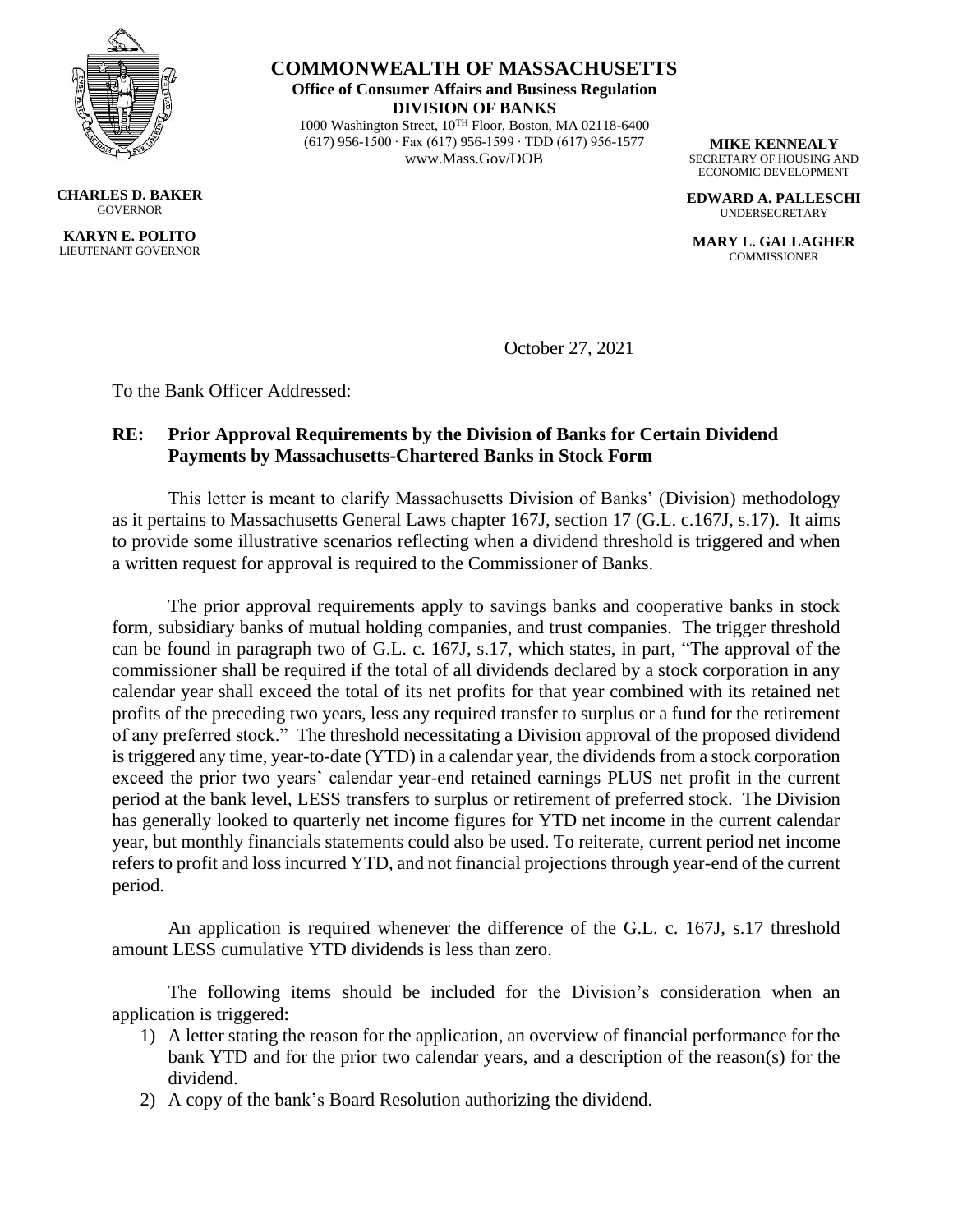- 3) Capital planning that includes the pro forma effect of the dividend on the bank for the following three years, and any stress testing conducted that includes dividends.
- 4) A pro-forma balance sheet and income statement for the bank that accounts for dividends.
- 5) When the dividend is executed to fund in whole or in part a stock repurchase program at the holding company level, a copy of the Common Stock Repurchase Agreement is requested.

Please refer to the below chart for various sample scenarios and triggering thresholds which would, or would not, require Division approval for further dividends:

| Scenario                                                                                                                                                                                                                                                     | Cumulative<br><b>YTD</b><br>Dividends | Retained<br>Earnings for<br>the<br>Calendar<br>Year Ending<br><b>Tvo Years</b><br>Prior | Retained<br>Earnings<br>Most<br>Recent<br>Calendar<br>Year | Net Income<br>Year-to-<br>Date | $167Js$ . 17<br>Threshold | <b>Threshold</b><br>Amount<br>less<br>Cumulative<br><b>YTD</b><br><b>Dividends</b> | Application<br>Required? | Reason                                                                                                                            |
|--------------------------------------------------------------------------------------------------------------------------------------------------------------------------------------------------------------------------------------------------------------|---------------------------------------|-----------------------------------------------------------------------------------------|------------------------------------------------------------|--------------------------------|---------------------------|------------------------------------------------------------------------------------|--------------------------|-----------------------------------------------------------------------------------------------------------------------------------|
| A bank wishes to<br>continue regular<br>quarterly dividends.<br>in Q1 of current<br>calendar year to<br>pay shareholders<br>after steady<br>profitability.                                                                                                   | \$5,000,000                           | \$20,000,000                                                                            | \$18,000,000                                               | \$2,000,000                    | \$40,000,000              | \$35,000,000                                                                       | No                       | Planned<br>dividends for<br>the period are<br>less than the<br>threshold<br>figure.                                               |
| A bank wishes to<br>continue regular<br>quarterly dividends<br>in Q1 to pay<br>shareholders after<br>a period of marginal<br>profitability.                                                                                                                  | \$5,000,000                           | \$1,000,000                                                                             | (\$2,000,000)                                              | \$200,000                      | $(*800.000)$              | (\$5,800,000)                                                                      | Yes                      | Planned<br>dividends for<br>the period are<br>more than the<br>threshold figure<br>as soon as the<br>new calendar<br>year begins. |
| A bank wishes to<br>continue regular<br>quarterly dividends<br>in Q2 to pay<br>shareholders after<br>a past period of<br>marginal profitability<br>but increased net<br>income in Q1.                                                                        | \$10,000,000                          | $(*2,000,000)$                                                                          | \$1,000,000                                                | \$6,500,000                    | \$5,500,000               | (\$4,500,000)                                                                      | Yes                      | Planned<br>dividends for<br>the period are<br>more than the<br>threshold<br>figure.                                               |
| A bank wishes to<br>continue regular<br>quarterly dividends<br>in Q2 to pay<br>shareholders, plus,<br>an amount for a<br>stock repurchase<br>after a large<br>dividend for a stock<br>repurchase two<br>years prior. Net<br>income YTD is also<br>increased. | \$30,000,000                          | (\$15,000,000) \$20,000,000                                                             |                                                            | \$20,000,000                   | \$25,000,000              | (\$5,000,000)                                                                      | Yes                      | Planned<br>dividends for<br>the period are<br>more than the<br>threshold<br>figure.                                               |